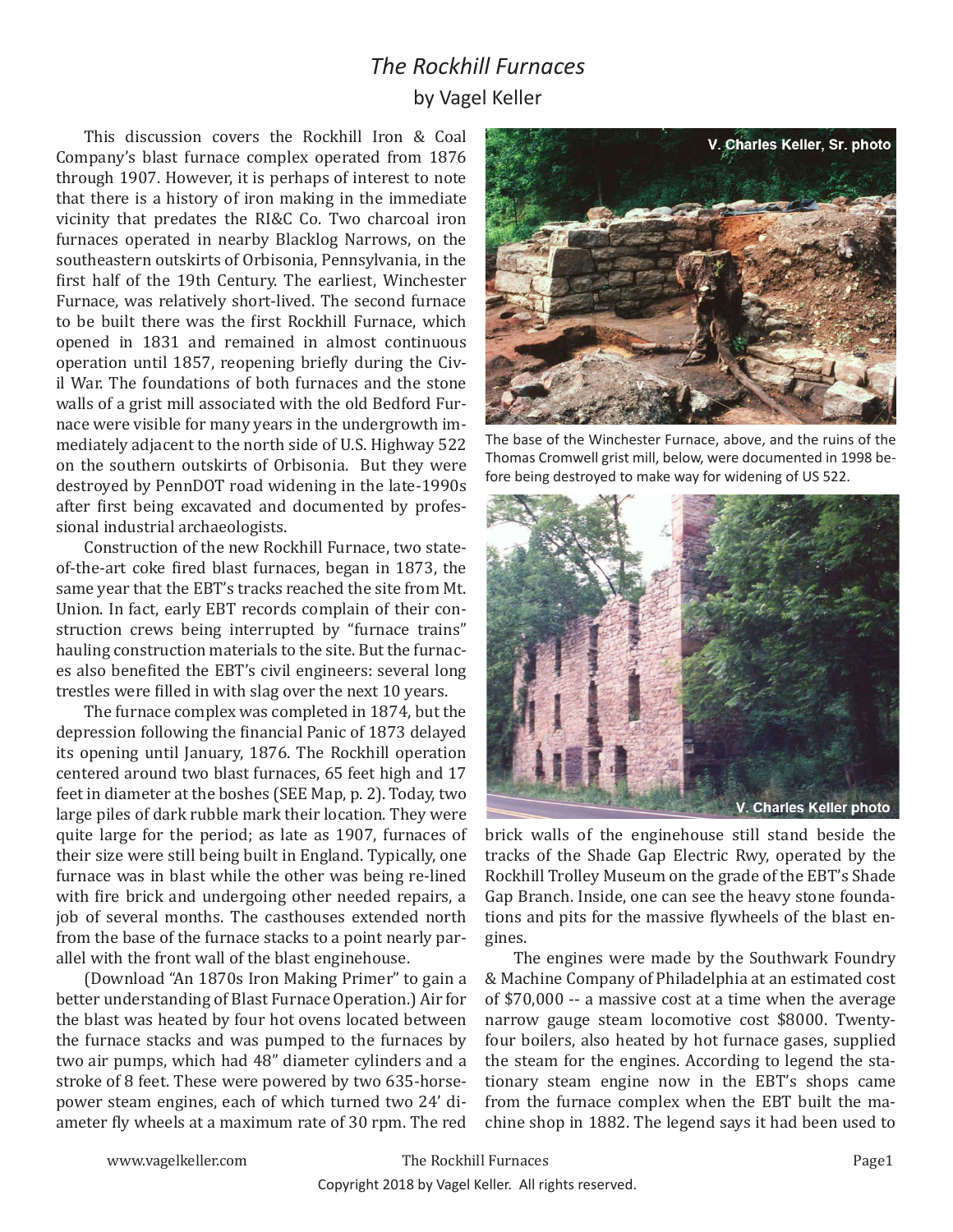

power the water pumps for the boilers at the furnace, but it proved to be inadequate for that task.

Originally, coke for the furnaces was made near the mines in Robertsdale. At Rockhill, RI&C also experimented with 68 Belgian-type coke ovens, designed by one J. King McLanahan of Hollidaysburg, Pennsylvania. While in fact much more efficient than the more common beehive ovens then gaining widespread popularity in Southwestern Pennsylvania's Connellsville region, the Belgian process was difficult to master and the ovens were also difficult and expensive to repair. After tinkering with them for 11 years, the company abandoned them in 1887 and built 110 beehive ovens.

It is not known when the coking facilities in Robertsdale were abandoned. This author has located one suspected pit directly adjacent to the EBT tracks, several yards south of the tipple for the No. 5 mine. At the furnace site, the foundations of the Belgian ovens are visible near the southeast corner of the stockhouse wall. Virtually all of the beehive ovens survive, arranged in two banks to the southwest of the furnace complex, but their faces have caved in. It is very probably the largest single group of beehive ovens still in existence anywhere in the United States. If you wish to see what they looked like before being scavenged, visit the reconstructed beehive ovens in Riddlesburg, a short drive south from Raystown Lake Recreation Area.

Limestone for flux came from Grove's Quarry, located at the eastern end of Blacklog Narrows. Ore was taken from the old mines near the charcoal furnace sites on the north side of the Narrows, carried over Blacklog Creek on a high trestle, and dumped into the cars of the RI&C tram railway for transfer to the furnace complex. Other iron ore was hauled by wagon from mines north of Three Springs (on the EBT south of Rockhill) and, after 1885, over the Shade Gap Railroad from new iron ore mines in Shade Valley.

Raw materials (iron ore, coke, and limestone) were stored in a two story stockhouse, 280' long, running from east to west behind the furnace stacks. The bottom story was of stone, while the upper story was sheathed in wood. The remains of the outer (southern) wall of the bottom story mark its location today. Coke, ore, and limestone were lifted from stockhouse floor to charging platforms by vertical air hoists. Up on the charging platform, men would move the materials to the furnace throat in hand barrows and simply tip the contents into the conflagration. Imagine the heat and smell these workmen endured.

The furnaces were very successful in their day, providing the railroad with most of its tonnage and justifying, entirely, the continued existence of the Shade Gap Railroad, at the time a wholly owned subsidiary of the EBT. The nationwide financial Panic of 1893 depressed the iron industry and led to a prolonged strike. Violence of a particularly nasty nature occurred when the company convinced a few non-union laborers to return to work and one "strike breaker's" house was dynamited. In the wake of wide spread unrest, the company blew out the furnace.